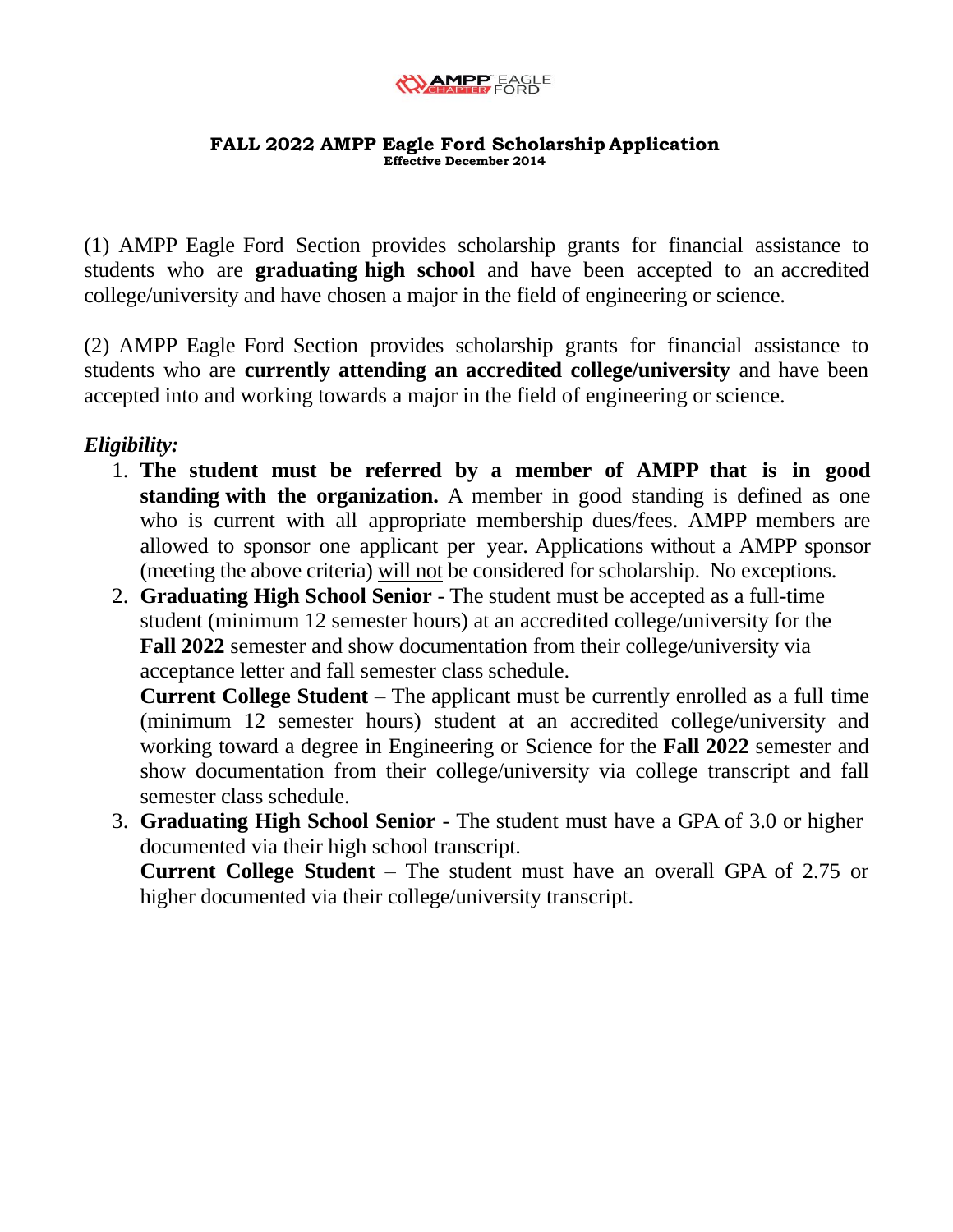

## *How to Apply:*

Applicants must submit all of the following material postmarked on or before **June 17<sup>th</sup>**, **2022**.

1. A completed application signed by the student and a parent/guardian if the student is under the age of 18.

**Graduating High School Senior** - An official transcript from the student's high school documenting GPA and class ranking thru **May, 2022**. An official letter of acceptance from their designated college/university which also documents field of study must be included with the completed scholarship application. The official transcript may be mailed directly to the scholarship committee. It must be postmarked on or before **June 17<sup>th</sup>**, 2022. The mailing address is:

AMPP Eagle Ford Section

ATTN: Scholarship Application Committee

P.O. Box 160729

San Antonio, Texas 78280

**Current College Student-** An official transcript from the student's college/university documenting enrollment status, field of study/major and GPA thru the spring semester - **May, 2022**. The official transcript may be mailed directly to the scholarship committee. It must be postmarked on or before **June 17 th , 2022**. The mailing address is:

> AMPP Eagle Ford Section ATTN: Scholarship Application Committee P.O. Box 160729 San Antonio, Texas 78280

## *Recipient Selection Process:*

- 1. The winners will be selected by an independent committee of members appointed by the AMPP Eagle Ford Section Board of Directors.
- 2. The selection committee members may not be affiliated with scholarship candidates.
- 3. All applicants' names are kept confidential from the committee members.
- 4. Scholarship winners are chosen based on performance in several categories including grade point average, essay quality (if listed as a requirement on the application), work experience, honors received, volunteer and extracurricular activities.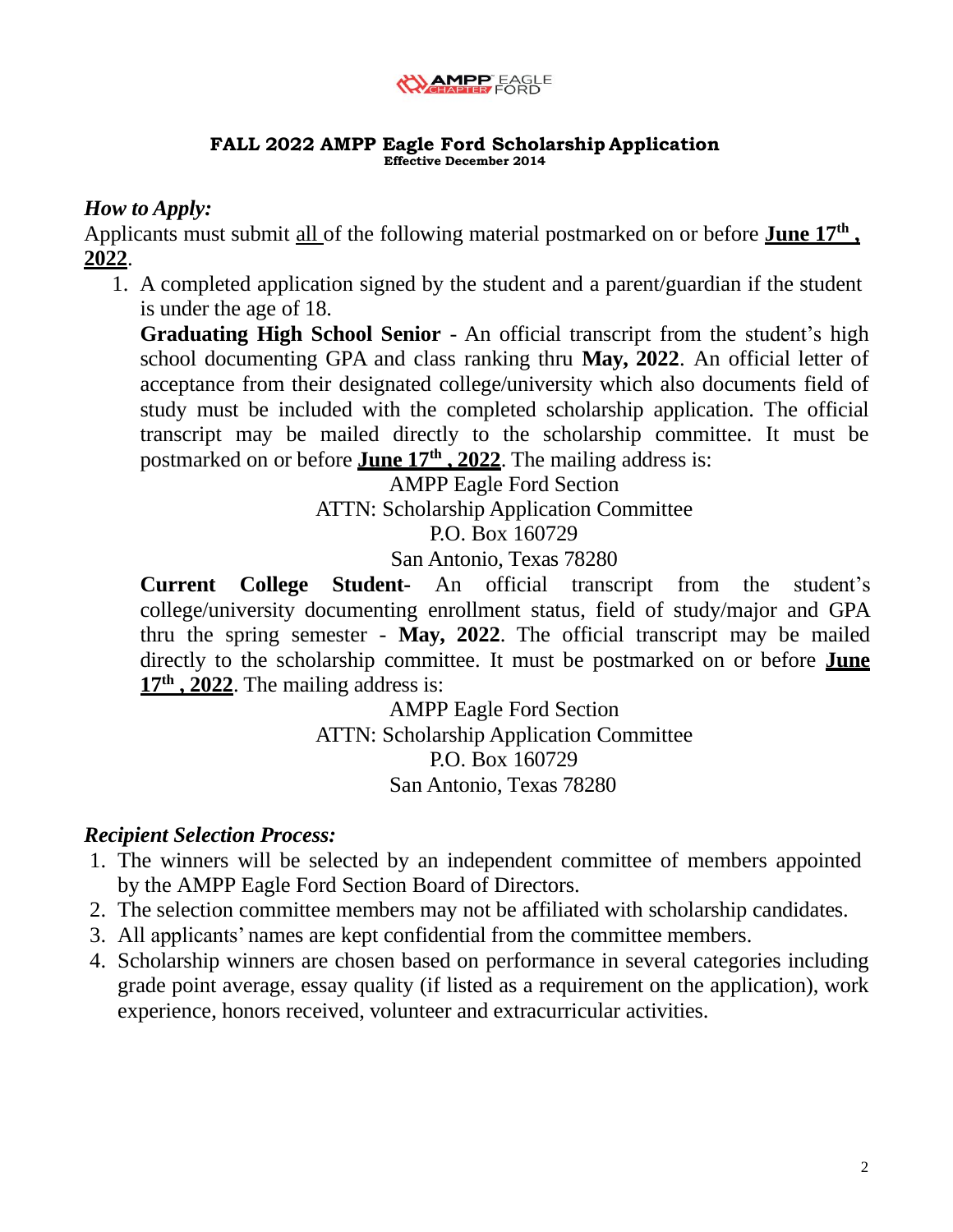

### *Scholarship Benefit*

The number of scholarships and the dollar amount of each scholarship to be distributed for **Fall 2022** will be determined by the AMPP Eagle Ford Section Board of Directors.

Scholarships are designated to assist with the cost of tuition, books and lab fees only.

The scholarship will be paid directly to the college/university designated on the scholarship application.

All scholarship recipients will be notified no later than **July 15 th , 2022**.

## *Taxability*

At the present time, scholarships under this plan are not taxable. If there is a change, recipients will be notified.

*Direct questions/inquiries pertaining to the AMPP Eagle Ford Section Scholarship Application to:*

Cindy McDonald 972-269-6895 [clmcdonald@metlspan.com](mailto:clmcdonald@metlspan.com)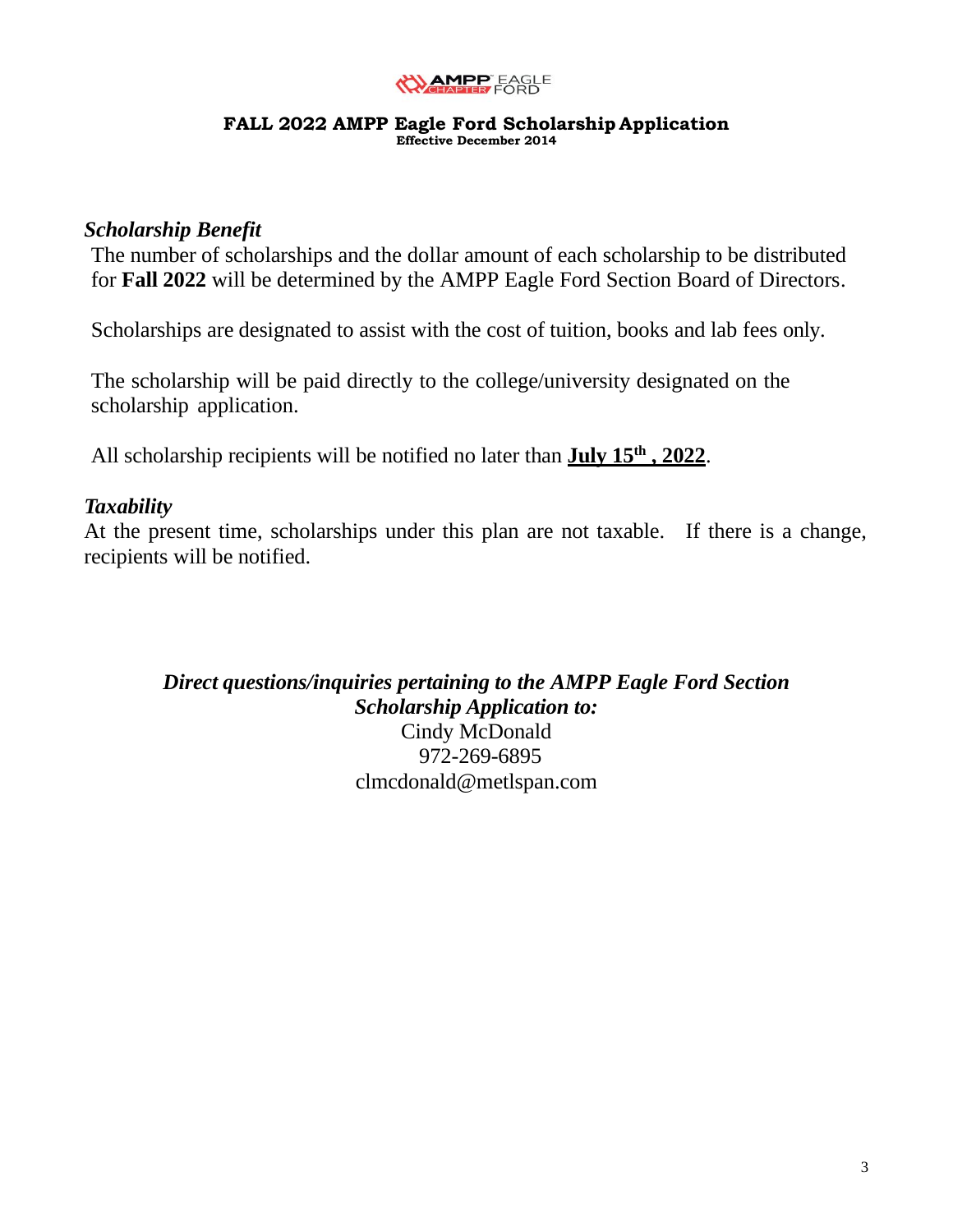

- Please read scholarship program information sheet before filling out this form.
- Please type or print clearly in ink.
- Include with this completed and signed application:

**Graduating High School Senior** - An official transcript from the student's high school documenting GPA and class ranking thru **May, 2022**. The official transcript may be mailed directly to the scholarship committee. It must be postmarked on or before **June 17 th , 2022**.

> The mailing address is: AMPP Eagle Ford Section ATTN: Scholarship Application Committee P.O. Box 160729 San Antonio, Texas 78280

An official letter of acceptance from their designated college/university which also documents field of study must be included with the completed scholarship application.

**Current College Student**- An official transcript from the student's college/university documenting enrollment status, field of study/major and GPA thru the spring semester - **May, 2022**. The official transcript may be mailed directly to the scholarship committee. It must be postmarked on or before **June 17<sup>th</sup>**, 2022.

> The mailing address is: AMPP Eagle Ford Section ATTN: Scholarship Application Committee P.O. Box 160729 San Antonio, Texas 78280

• Application must be complete, signed and dated.

## **Deadline for complete applications is June 17 th , 2022**.

Incomplete and/or unsigned applications or applications postmarked after **June 17<sup>th</sup>**, 2022 will not be reviewed or considered for this scholarship.

**BEGINAPPLICATION:**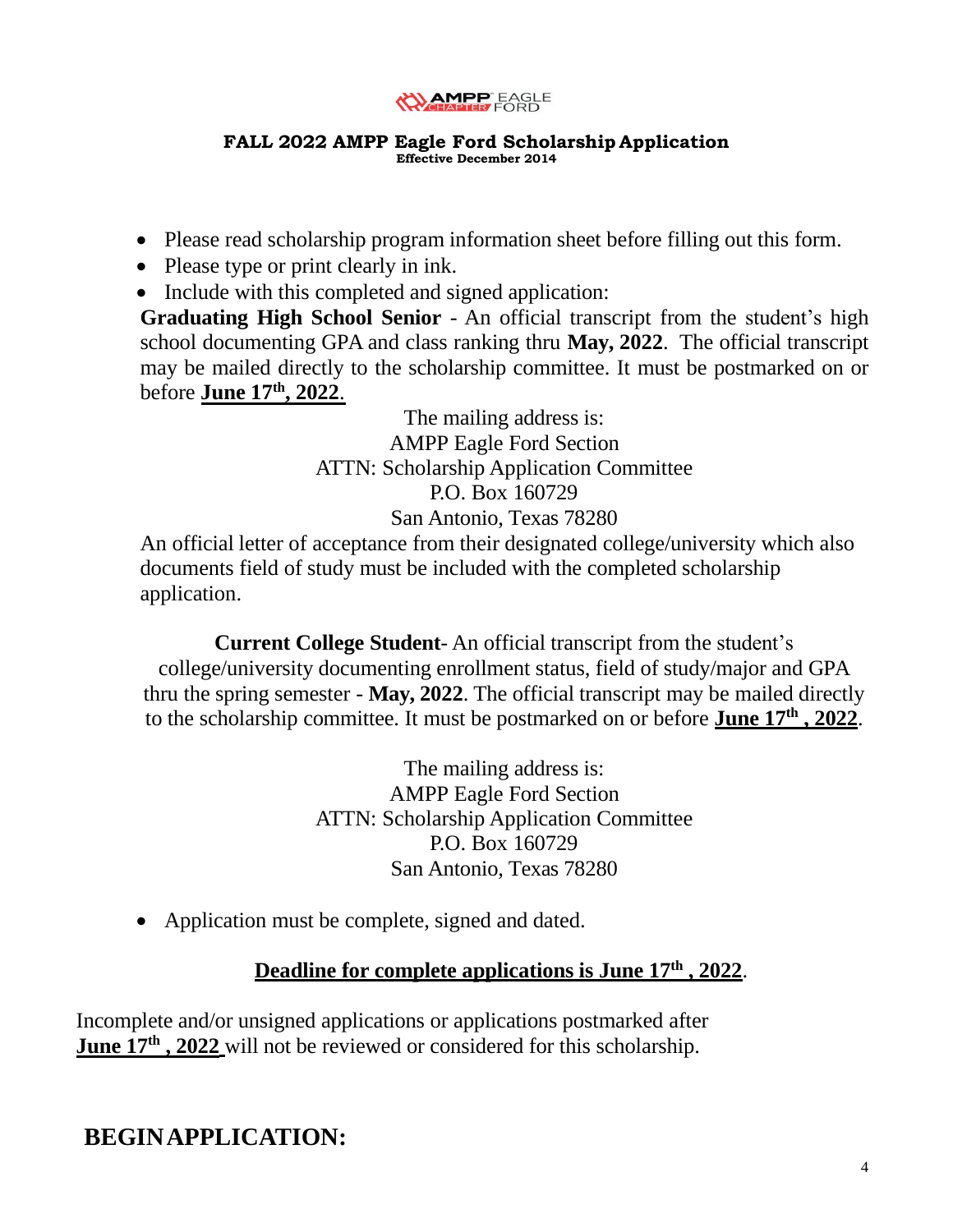

## **FALL 2022 AMPP Eagle Ford Scholarship Application**

**Effective December 2014**

|                                           |                                                                                                                | Address: <u>and the second contract of the second contract of the second contract of the second contract of the second contract of the second contract of the second contract of the second contract of the second contract of t</u> |
|-------------------------------------------|----------------------------------------------------------------------------------------------------------------|--------------------------------------------------------------------------------------------------------------------------------------------------------------------------------------------------------------------------------------|
|                                           |                                                                                                                |                                                                                                                                                                                                                                      |
|                                           |                                                                                                                | Phone: Email: Email: Birth Date:                                                                                                                                                                                                     |
|                                           |                                                                                                                | AMPP Member name referring applicant: Certification #                                                                                                                                                                                |
| <b>ESSAY Ouestion:</b> No essay required. |                                                                                                                |                                                                                                                                                                                                                                      |
|                                           | <b>GRADUATING HIGH SCHOOL STUDENT SECTION:</b><br>Current College Student - mark as N/A and go to next section |                                                                                                                                                                                                                                      |
|                                           | High School: New York Changes and School:                                                                      | $Name(s)$ of Parent(s) or Guardian(s): $\qquad \qquad$                                                                                                                                                                               |
|                                           | High School Address: Management of the School Address:<br><b>Street</b>                                        | <b>City</b><br>State Zip                                                                                                                                                                                                             |
|                                           | High School Phone Number: Manual Phone 2014                                                                    | High school Counselor:<br>Cumulative GPA                                                                                                                                                                                             |
|                                           | Scores: SAT: Math________ Critical Reading_______ ACT_______                                                   |                                                                                                                                                                                                                                      |
|                                           |                                                                                                                | College/University Planning to Attend or Attending: Management of Attending and Attending and Attending and Attending and Attending and Attending and Attending and Attending and Attending and Attending and Attending and At       |
|                                           |                                                                                                                | City: <u>City:</u> City: City: City: City: City: City: City: City: City: City: City: City: City: City: City: City: City: City: City: City: City: City: City: City: City: City: City: City: City: City: City: City: City: City: City  |
|                                           |                                                                                                                |                                                                                                                                                                                                                                      |
|                                           |                                                                                                                |                                                                                                                                                                                                                                      |
|                                           | Major Engineering or Sciences Course of Study:                                                                 |                                                                                                                                                                                                                                      |
|                                           |                                                                                                                |                                                                                                                                                                                                                                      |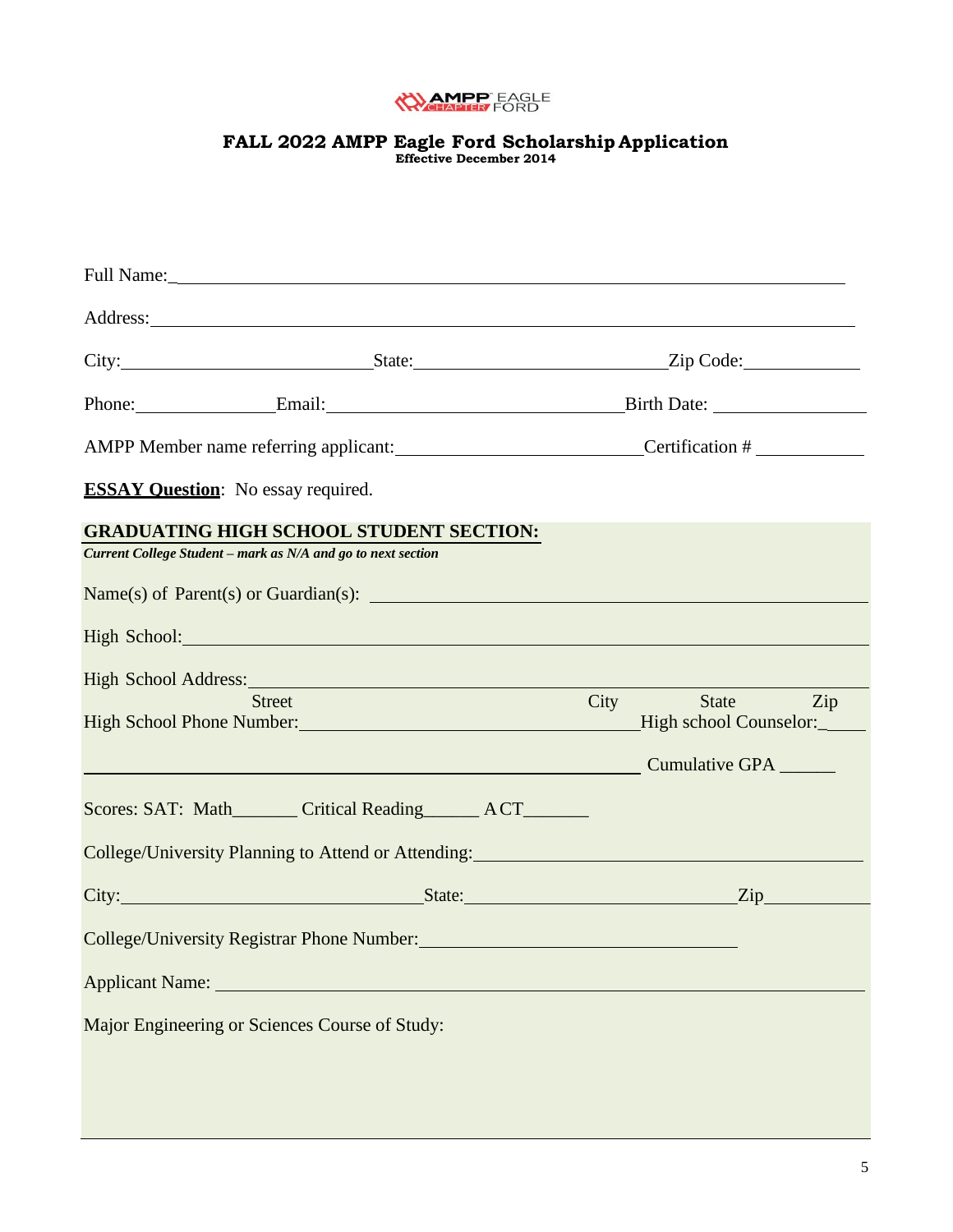

#### **GRADUATING HIGH SCHOOL STUDENT SECTION:**

*Current College Student – mark as N/A and go to next section*

Please list any work experience:

Please list two adult references that you have outside of school. Include complete address and phone number for each.

Reference ONE

Reference TWO

Please list any honors or awards you have earned as well as any volunteer work or extracurricular activities in which you have participated. (Attach a separate sheet if necessary)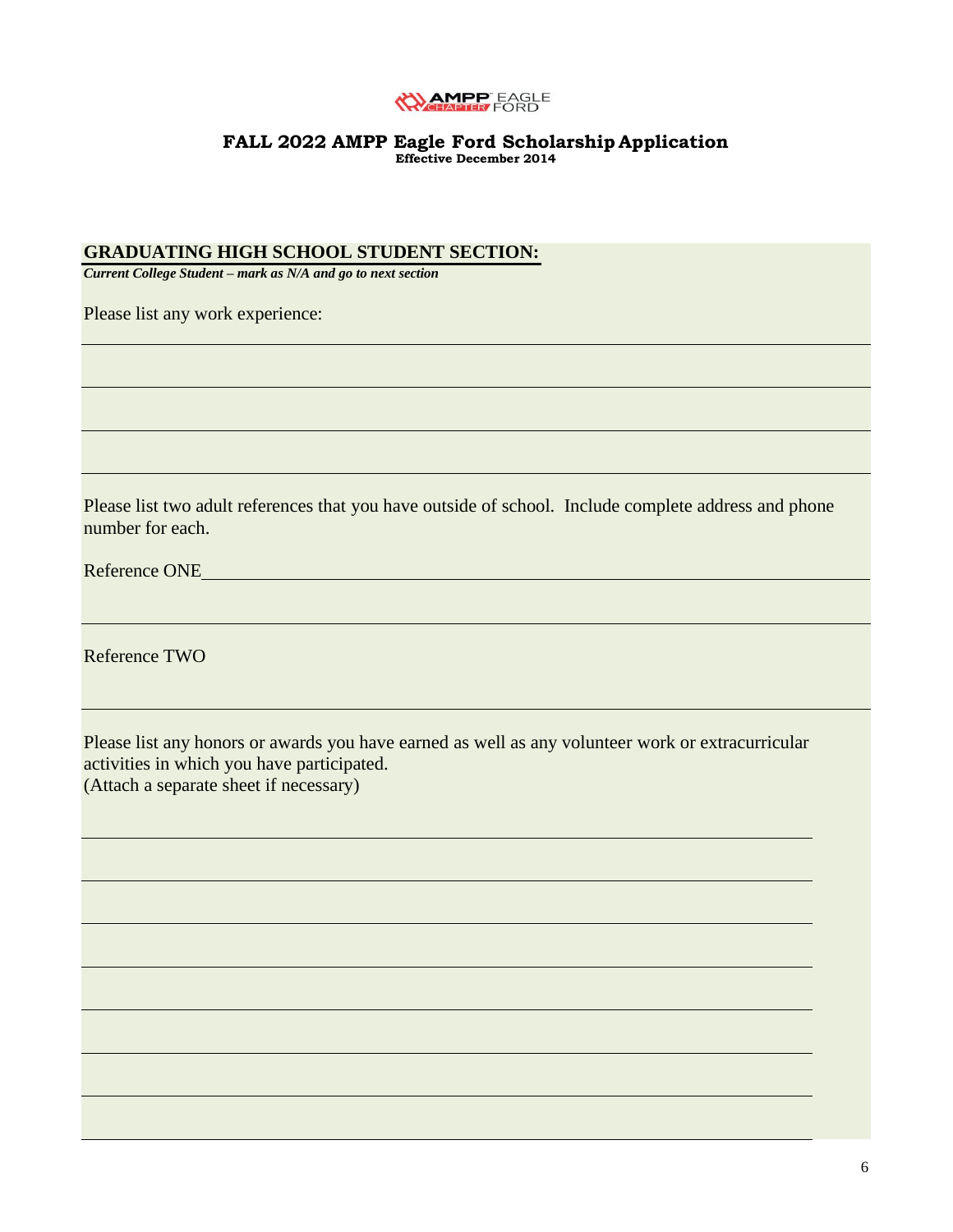

## **FALL 2022 AMPP Eagle Ford Scholarship Application**

**Effective December 2014**

| <b>CURRENT COLLEGE STUDENT SECTION:</b>                                                                                                                                                                                              |                                                       |             |              |     |  |
|--------------------------------------------------------------------------------------------------------------------------------------------------------------------------------------------------------------------------------------|-------------------------------------------------------|-------------|--------------|-----|--|
| Graduating High School Student - mark as N/A and go to next section                                                                                                                                                                  |                                                       |             |              |     |  |
| Full Name: Name and Solid Name and Solid Name and Solid Name and Solid Name and Solid Name and Solid Name and Solid Name and Solid Name and Solid Name and Solid Name and Solid Name and Solid Name and Solid Name and Solid N       |                                                       |             |              |     |  |
| Address: <u>New York: Address: New York: New York: New York: New York: New York: New York: New York: New York: New York: New York: New York: New York: New York: New York: New York: New York: New York: New York: New York: New</u> |                                                       |             |              |     |  |
|                                                                                                                                                                                                                                      |                                                       |             |              |     |  |
| Phone: Email: Email: Birth Date:                                                                                                                                                                                                     |                                                       |             |              |     |  |
|                                                                                                                                                                                                                                      | AMPP Member name referring applicant: Certification # |             |              |     |  |
| $Name(s)$ of Parent(s) or Guardian(s): $\qquad \qquad$                                                                                                                                                                               |                                                       |             |              |     |  |
|                                                                                                                                                                                                                                      |                                                       |             |              |     |  |
| College/University<br>Address:                                                                                                                                                                                                       |                                                       |             |              |     |  |
| Street<br>College/University Registrar Number: Manual According to the College/University Registrar Number:                                                                                                                          |                                                       | <b>City</b> | <b>State</b> | Zip |  |
| Field of                                                                                                                                                                                                                             |                                                       |             |              |     |  |
|                                                                                                                                                                                                                                      |                                                       |             |              |     |  |
|                                                                                                                                                                                                                                      |                                                       |             |              |     |  |
| Please list any honors or awards you have earned as well as any volunteer work or extracurricular<br>activities in which you have participated.<br>(Attach a separate sheet if necessary)                                            |                                                       |             |              |     |  |
|                                                                                                                                                                                                                                      |                                                       |             |              |     |  |
|                                                                                                                                                                                                                                      |                                                       |             |              |     |  |
|                                                                                                                                                                                                                                      |                                                       |             |              |     |  |